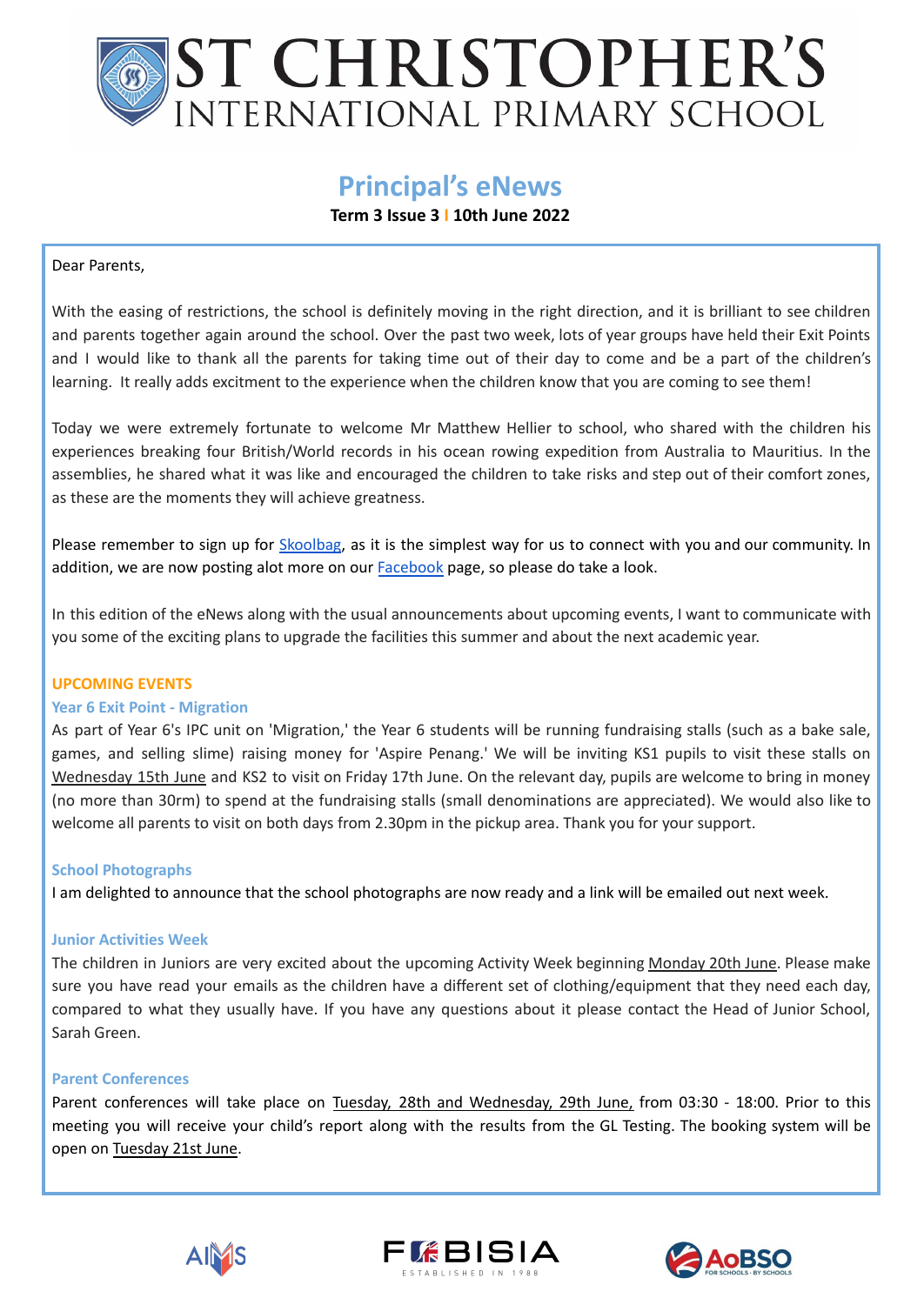# **ST CHRISTOPHER'S** INTERNATIONAL PRIMARY SCHOOL

### **End of Term**

Wednesday 6th July will be the last day of term. Please note it will be a half day and the children will be able to wear their own clothes. Specific times for dismissal will be sent out closer to the end of term.

#### **PLANS FOR THE SUMMER AND THE 2022/23 ACADEMIC YEAR**

#### **School Fees**

I am pleased to announce that the Board of Governors has made no changes to the school fees for 2022/23. They have appreciated the support and loyalty shown by parents and have used the reserved funds to absorb the losses caused by the pandemic.

### **School Calendar 2022/23**

Next year, I plan to reset the school by scheduling the school calendar to run as it did in 2018/19. This means a return to all the fantastic learning opportunities for the students including Residentials, Trips, Sporting Events, Assemblies, Concerts, as well as the incredible Entry and Exit points. In addition, I will work with the Parent Committee to add in many community events, including the Food and Fun Fair.

#### **School Facilities**

I would also like to share some positive news from the recent Board of Governors planning meeting. The Governors have agreed to prioritise the upgrading of facilities over the summer and then pledged to look at ways to increase the facilities so that St Christopher's can offer an exceptional level of learning for the children. So when the school opens in August 2023, parents will notice the following;

- **Nursery Outdoor Learning Space** Upgrading the area in front of the Nursery Classrooms to make a purpose-built outdoor learning space for our youngest children. This area will be called 'Ms Edith's Garden' in memory of our much-loved Nursery teacher, who passed away in October.
- **Year One and Two Outdoor Learning Space** Create a sheltered outdoor learning space behind the Year One and Two Classrooms. This will include sliding double doors at the back for easy access to a resurfaced area.
- **Colourful Bike Track** Transform the front of the school with a colourful bike track and learning space for the younger children. This space will also include a sheltered area for parents to relax and wait at the beginning and end of the day.
- **New School Shop and Larger Parent Waiting Area** The school shop will move out of the cafe and into what is currently the Heads of School Office. The large white gates will move back so that the covered parent waiting area outside the coffee shop will become more substancial.
- **Year 7 and 8 Classrooms and Science Lab** Two classrooms will be renovated along with a designated outdoor learning/socialising space for the older students.
- **All Weather Surface** Convert the back of the school into one generous space with the removal of the tennis court and four square areas. This whole space will be covered with artificial grass enabling the children to use it throughout the year.

### **Message from the Parent-Teacher Committee (PTC)**

#### **Staff Appreciation Lunch**

Thank you to everyone for their contributions to the Staff Appreciation Lunch. We will be setting up in the Staffroom on Wednesday, 15th June and further details about timings to drop off food will be sent out shortly.